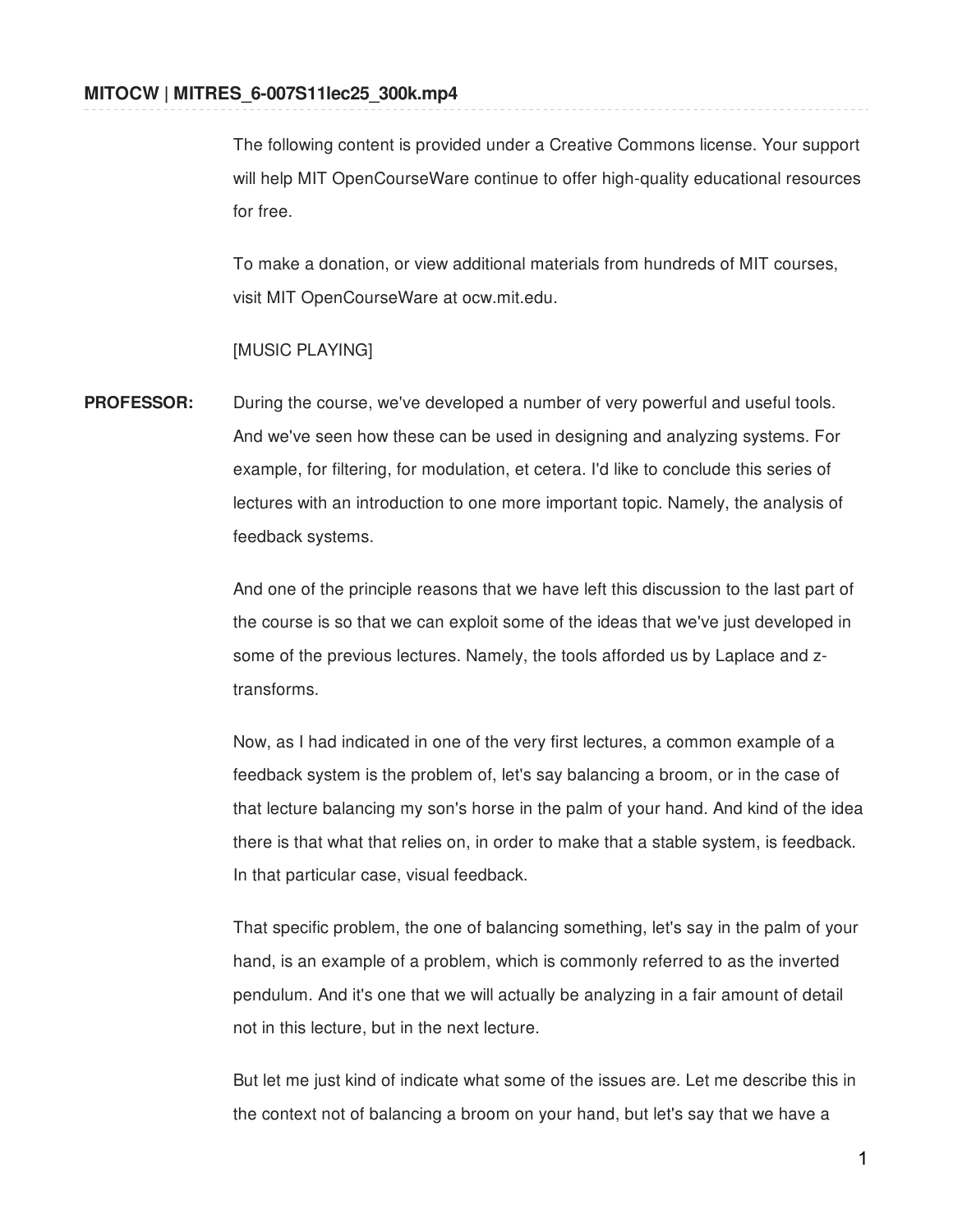mechanical system which consists of a cart. And the cart can move, let's say in one dimension, and it has mounted on it a bar, a rod with a weight on the top, and it pivots around the base. So that essentially represents the inverted pendulum. So that system can be, more or less, depicted as I've indicated here. And this is the cart that can move along the x-axis. And here we have a pivot point, a rod, a weight at the top. And then, of course, there are several forces acting on this.

There is an acceleration that can be applied to the cart, and that will be thought of as the external input. And then on the pendulum itself, on the weight, there is the force of gravity. And then typically, a set of external disturbances that might represent, for example, air currents, or wind, or whatever, that will attempt to destabilize the system. Specifically, to have the pendulum fall down.

Now, if we look at this system in, more or less, a straightforward way, what we have then are the system dynamics and several inputs, one of which is the external disturbances and a second is the acceleration, which is the external acceleration that's applied. And the output of the system can be thought of as the angular displacement of the pendulum. Which if we want it balanced, we would like that angular displacement to be equal to 0.

Now, if we know exactly what the system dynamics are and if we knew exactly what the external disturbances are, then in principle, we could design an acceleration. Namely, an input. That would exactly generate 0 output. In other words, the angle would be equal to 0. But as you can imagine, just as it's basically impossible to balance a broom in the palm of your hand with you eyes closed, what is very hard to ascertain in advance are what the various dynamics and disturbances are. And so more typically what you would think of doing is measuring the output angle, and then using that measurement to somehow influence the applied acceleration or force. And that, then, is an example of a feedback system.

So we would measure the output angle and generate an input acceleration, which is some function of what that output angle is. And if we choose the feedback dynamics correctly, then in fact, we can drive this output to 0. This is one example of a system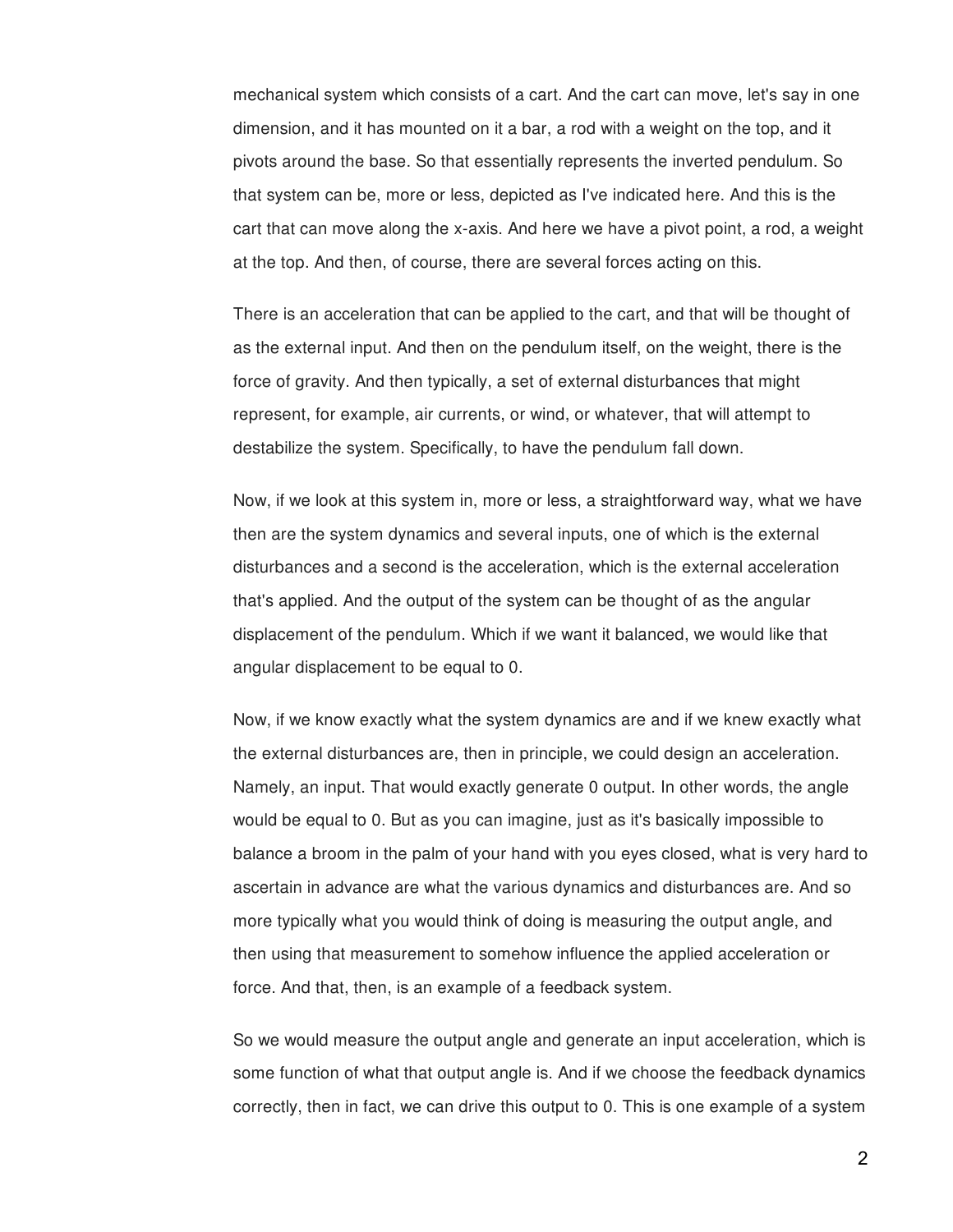which is inherently unstable because if we left it to its own devices, the pendulum would simply fall down. And essentially, by applying feedback, what we're trying to do is stabilize this inherently unstable system. And we'll talk a little bit more about that specific application of feedback shortly.

Another common example of feedback is in positioning or tracking systems, and I indicate one here which corresponds to the problem of positioning a telescope, which is mounted on a rotating platform. So in a system of that type, for example, I indicate here the rotating platform and the telescope. It's driven by a motor. And again, we could imagine, in principle, the possibility of driving this to the desired angle by choosing an appropriate applied input voltage.

And as long as we know such things as what the disturbances are that influence the telescope mount and what the characteristics of the motor are, in principle we could in fact carry this out in a form which is referred to as open loop. Namely, we can choose an appropriate input voltage to drive the motor to set the platform angle at the desired angular position.

However, again, there are enough unknowns in a problem like that, so that one is motivated to employ feedback. Namely, to make a measurement of the output angle and use that in a feedback loop to influence the drive for the motor, so that the telescope platform is positioned appropriately.

So if we look at this in a feedback context, we would then take the measured output angle and the measured output angle would be fed back and compared with the desired angle. And the difference between those, which essentially is the error between the platform positioning and the desired position would be put perhaps through an appropriate gain or attenuation and used as the excitation to the motor. So in the mechanical or physical system, that would correspond to measuring the angle, let's say with a potentiometer.

So here we're measuring the angle and we have an output, which is proportional to that measured angle. And then we would use feedback, comparing the measured angle to some proportionality factor multiplying the desired angle. So here we have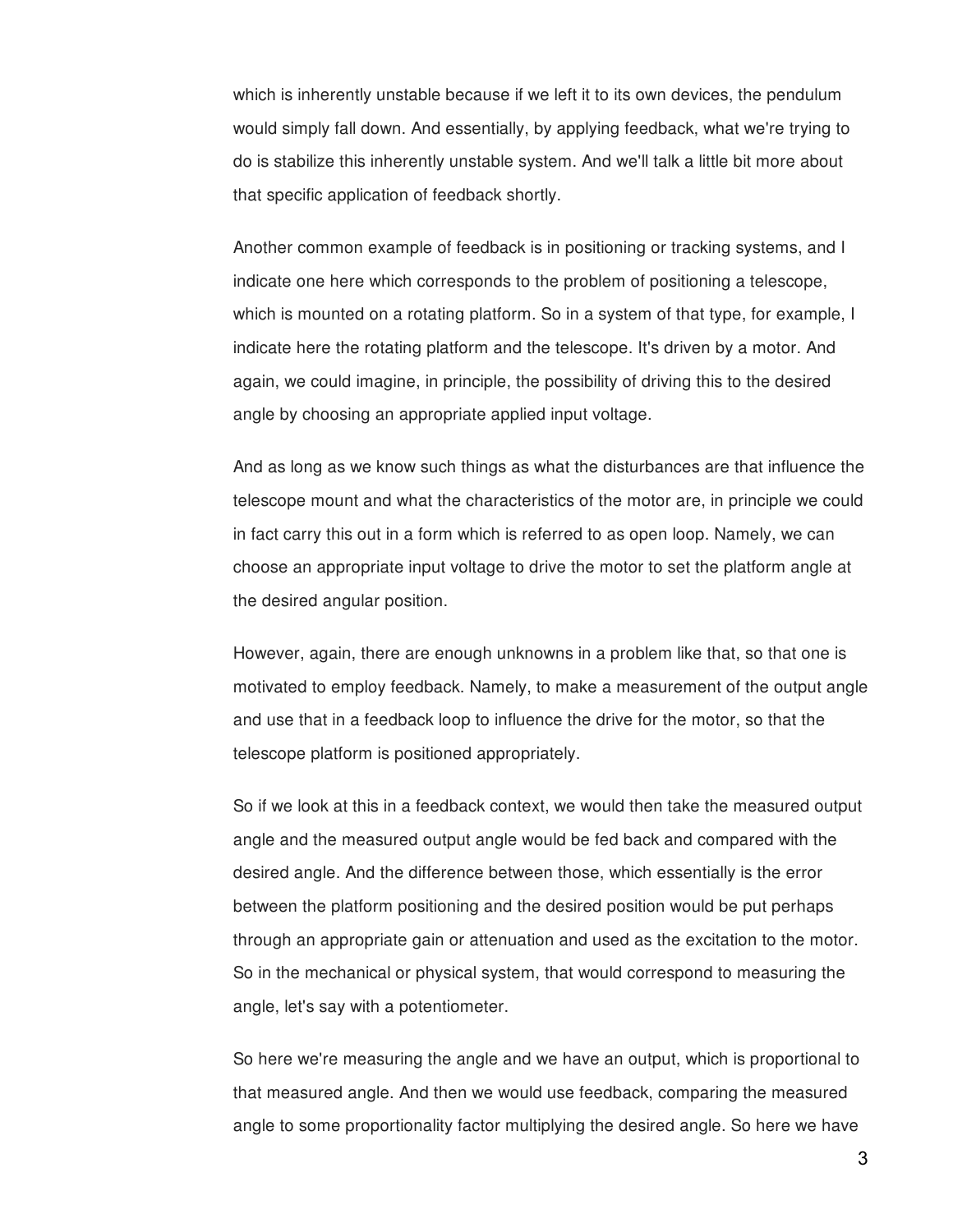the desired angle, again through some type of potentiometer. The two are compared. Out of the comparator, we basically have an indication of what the difference is, and that represents an error between the desired and the true angle. And then that is used through perhaps an amplifier to control the motor.

And in that case, of course, when the error goes to 0, that means that the actual angle and the desired angle are equal. And in fact, in that case also with this system, the input to the motor is, likewise, equal to 0.

Now, as I've illustrated it here, it tends to be in the context of a continuous time or analog system. And in fact, another very common way of doing positioning or tracking is to instead implement the feedback using a discrete-time or digital system. And so in that case, we would basically take the position output as it's measured, sample it, essentially convert that to a digital discrete-time signal. And then that is used in conjunction with the desired angle, which both form inputs to this processor. And the output of that is converted, let's say, back to an analog or continuous-time voltage and used to drive the motor.

Now, you could ask, why would you go to a digital or discrete-time measurement rather than doing it the way I showed on the previous overlay which seemed relatively straightforward? And the reason, principally, is that in the context of a digital implementation of the feedback process, often you can implement a better controlled and often also, more sophisticated algorithm for the feedback dynamics. So that you can take a count, perhaps not only of the angle itself, but also of the rate of change of angle. And in fact, the rate of change of the rate of change of angle.

So the system, as it's shown there then, basically has a discrete-time or digital feedback loop around a continuous time system.

Now, this is an example of, in fact, a more general way in which discrete-time feedback is used with continuous systems. And let me indicate, in general, what the character or block diagram of such a system might be.

4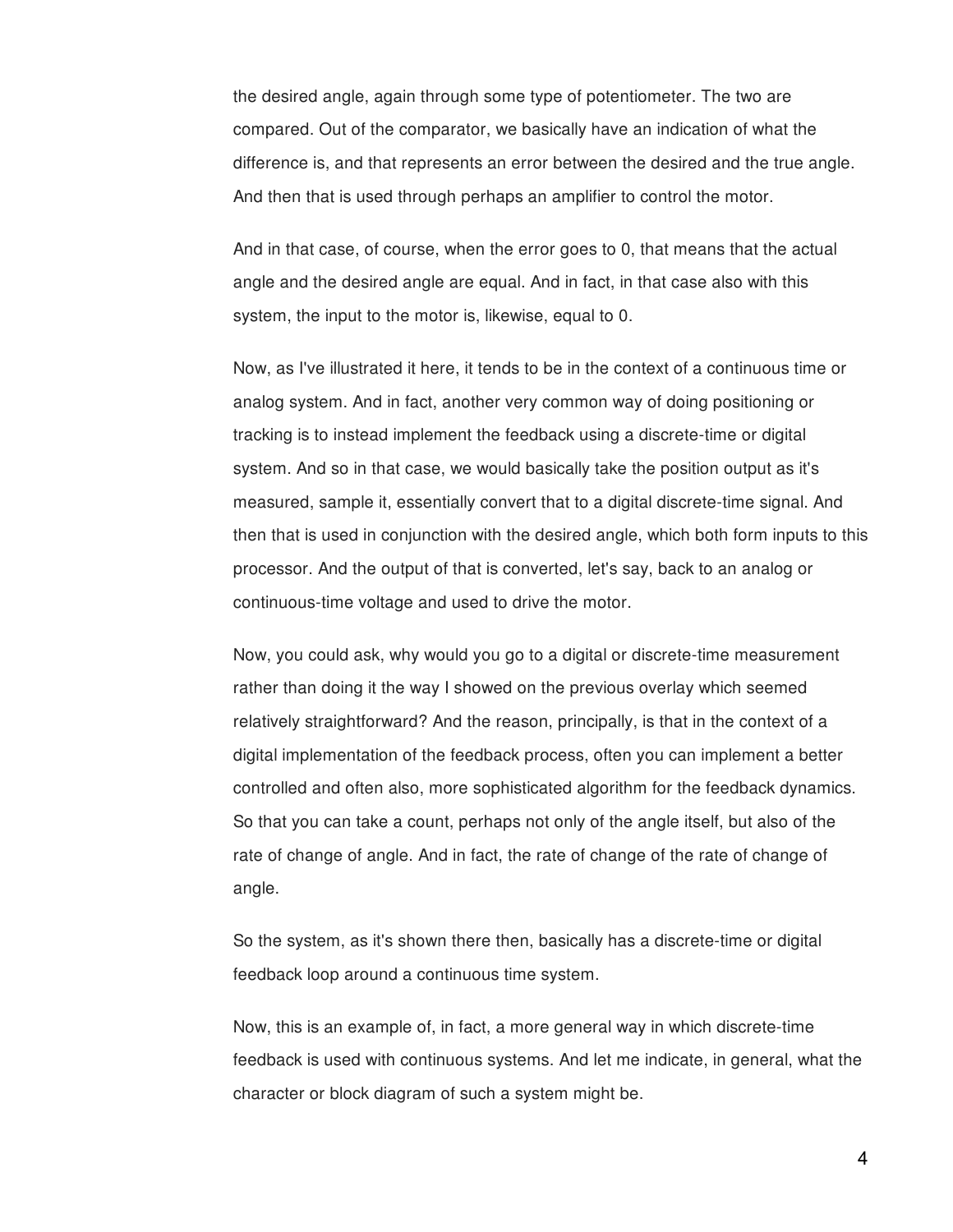Typically, if we abstract away from the telescope positioning system, we might have a more general continuous-time system. And around which we want to apply some feedback, which we could do with a continuous-time system or with a discrete-time system by first converting these signals to discrete-time signals. Then, processing that with a discrete-time system. And then, through an appropriate interpolation algorithm, we would then convert that back to a continuous-time signal. And the difference between the input signal and this continuous-time signal which is fed back, then forms the excitation to the system that essentially we're trying to control.

And in many systems of this type, the advantage is that this system can be implemented in a very reproducible way, either with a digital computer or with a microprocessor. And although we're not going to go into this in any detail in this lecture, there is some discussion of this in the text.

Essentially, if we make certain assumptions about this particular feedback system, we can move the continuous to discrete-time converter up to this point and to this point, and we can move the interpolating system outside the summer. And what happens in that case is that we end up with what looks like an inherently discretetime feedback system.

So, in fact, if we take those steps, then what we'll end up with for a feedback system is a system that essentially can be analyzed as a discrete-time system. Here we have what is, in the forward path, is basically the continuous-time system with the interpolator at one end and the continuous to discrete-time converter at the other end. And then we have whatever system it was in the feedback loop-- discrete-time- - that shows up in this feedback loop.

Well, I show this mainly to emphasize the fact, although there are some steps there that we obviously left out. I show that mainly to emphasize the fact that feedback arises not just in the context of continuous-time systems, but also the analysis of discrete-time feedback systems becomes important. Perhaps because we have used discrete-time feedback around a continuous-time system. But also perhaps because the feedback system is inherently discrete-time. And let me just illustrate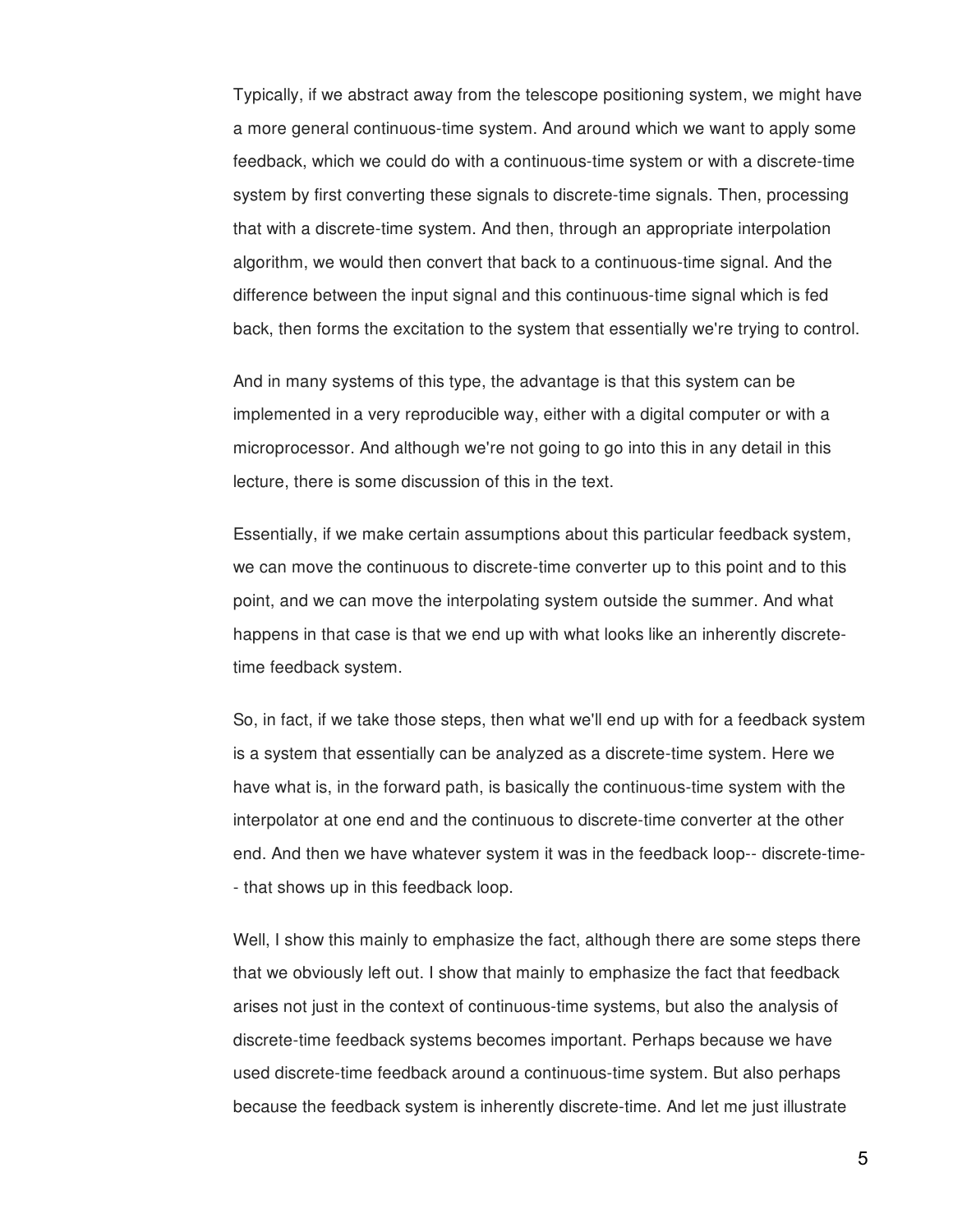one, or indicate one example in which that might arise.

This is an example which is also discussed in somewhat more detail in the text. But basically, population studies, for example, represent examples of discrete-time feedback systems. Where let's say that we have some type of model for population growth. And since people come in integer amounts that represents essentially the output of any population model, essentially or inherently represents a sequence. Namely, it's indexed on an integer variable. And typically, models for population growth are unstable systems.

You can kind of imagine that because if you take these simple models of population, what happens is that in any generation, the number of people, or animals, or whatever it is that this is modeling, grows essentially exponentially with the size of the previous generation.

Now, where does the feedback come in? Well, the feedback typically comes in, in incorporating in the overall model various retarding factors. For example, as the population increases, the food supply becomes more limited. And that essentially is a feedback process that acts to retard the population growth. And so an overall model-- somewhat simplified-- for a population system is the open loop model in the absence of retarding factors. And then, very often the retarding factors can be described as being related to the size of the population. And those essentially act to reduce the overall input to the population model.

And so population studies are one very common example of discrete-time feedback systems.

Well, what we want to look at and understand are the basic properties of feedback systems. And to do that, let's look at the basic block diagram and equations for feedback systems, either continuous-time or discrete-time.

Let's begin with the continuous-time case. And now what we've done is simply abstract out any of the applications to a fairly general system, in which we have a system H of s in what's referred to as the forward path, and a system G of s in the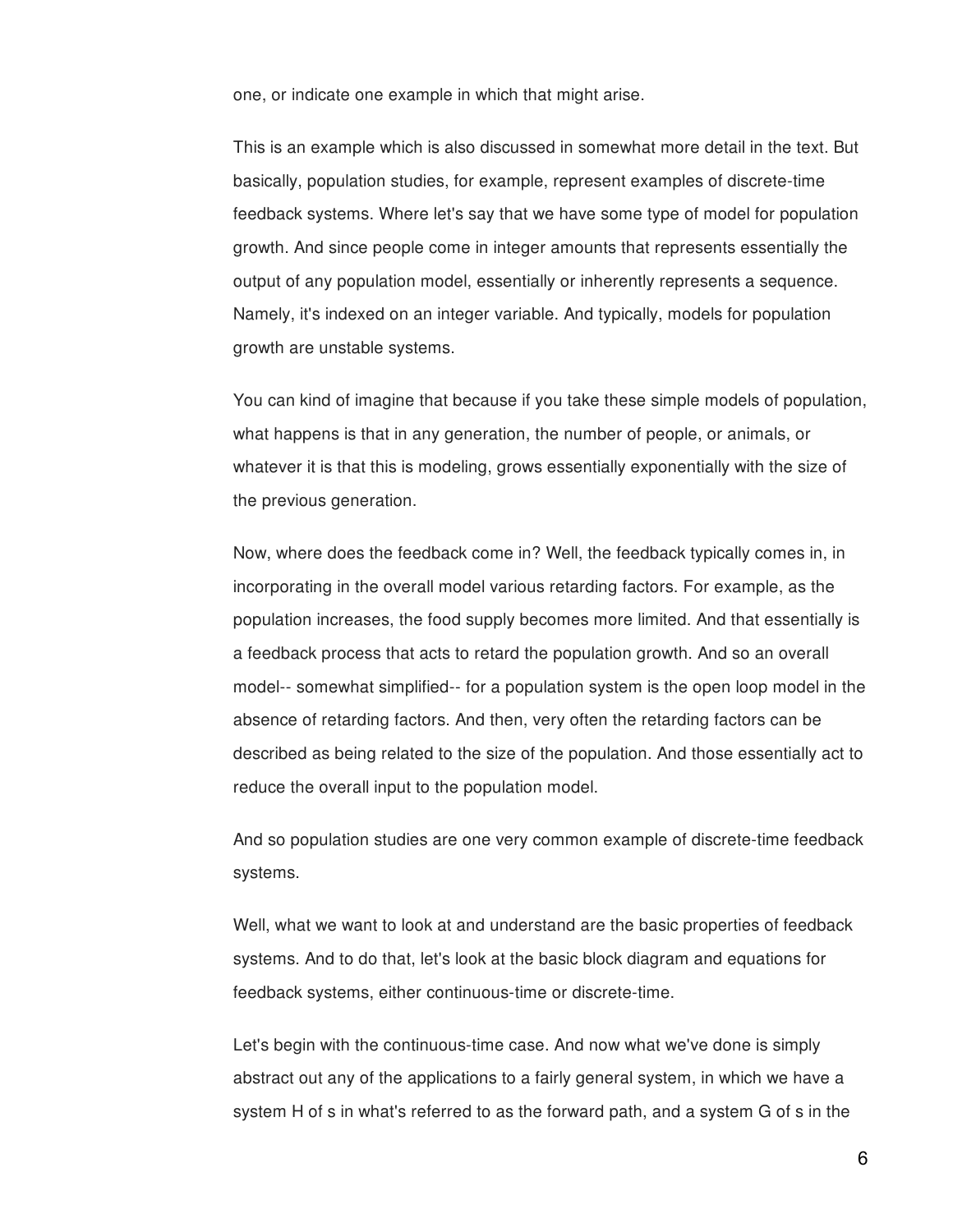feedback path. The input to the system H of s is the difference between the input to the overall system and the output of the feedback loop.

And I draw your attention to the fact that what we illustrate here and what we're analyzing is negative feedback. Namely, this output is subtracted from the input. And that's done more for reasons of convention then for any other reasons. It's typical to do that and appropriate certainly in some feedback systems, but not all. And the output of the adder is commonly referred to as the error signal, indicating that it's the difference between the signal fed back and the input to the overall system.

Now, if we want to analyze the feedback system, we would do that essentially by writing the appropriate equations. In generating the equivalent system function for the overall system, it's best done in the frequency or Laplace transform domain rather than in the time domain. And let me just indicate what the steps are that are involved. And there are a few steps of algebra that I'll leave in your hands.

But basically, if we look at this feedback system, we can label, of course-- since the output is y of t, we can label the Laplace transform of the output as Y of s. And we also have Y of s as the input here. Because this is the system function, the Laplace transform of r of t is simply the Laplace transform of this input, which is Y of s times G of s. So here we have Y of s times G of s.

At the adder, the input here is x of s. And so the Laplace transform of the error signal is simply x of s minus r of s, which is Y of s G of s. So this is minus Y of s G of s. That's the Laplace transform of the error signal. The Laplace transform of the output of this system is simply this expression times H of s. So that's what we have here.

But what we have here we already called Y of s. So in fact, we can simply say that these two expressions have to be equal. And so we've essentially done the analysis, saying that those two expressions are equal. Let's solve for Y of s over x of s, which is the overall system function.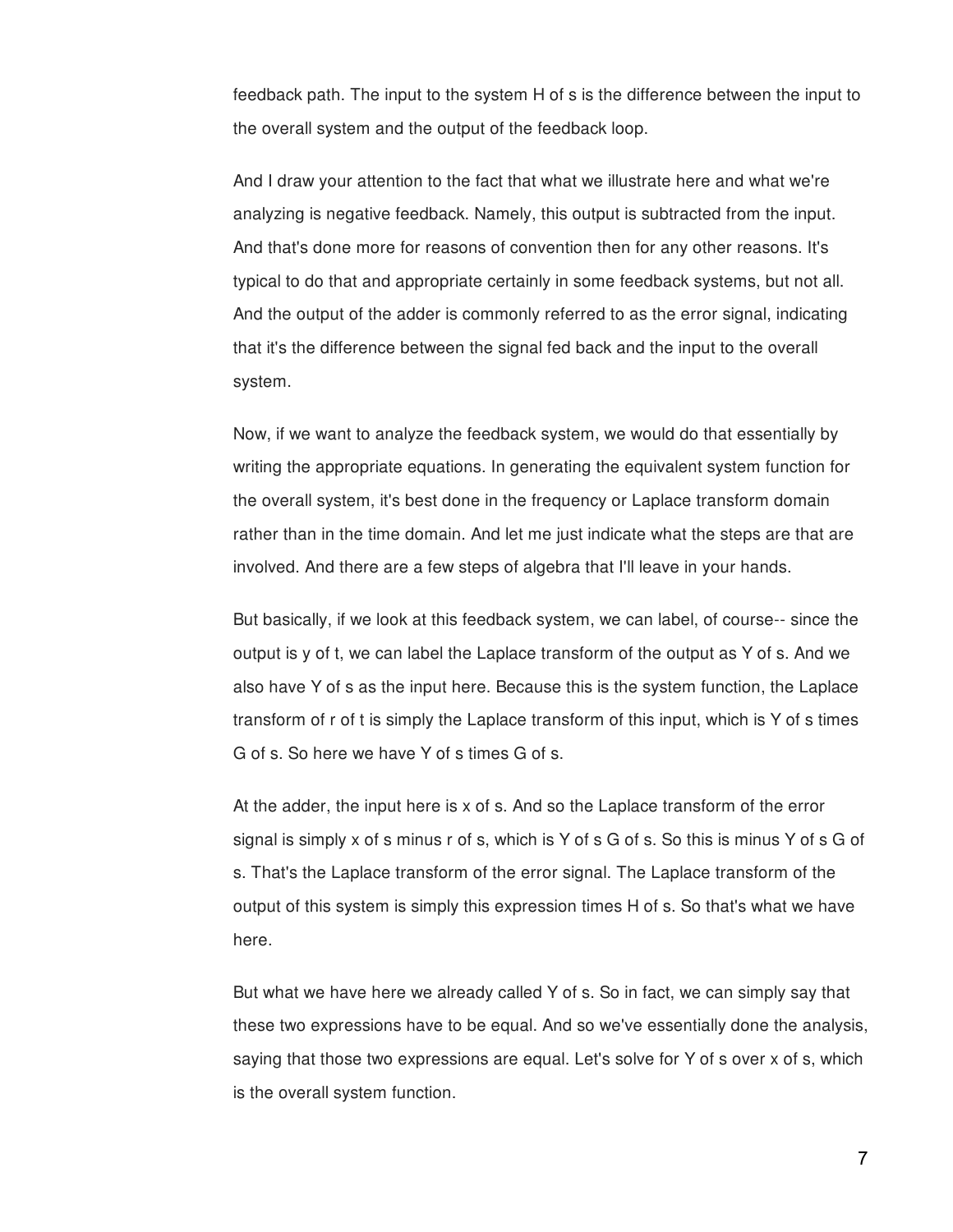And if we do that, what we end up with for the overall system function is the algebraic expression that I indicate here. It's H of s divided by 1 plus G of s H of s.

Said another way, it's the system function in the open loop forward path divided by 1 plus, what's referred to as the loop gain, G of s times H of s. Let's just look back up at the block diagram. G of s times H of s is simply the gain around the entire loop from this point around to this point. So the overall system function is the gain in the forward path divided by 1 plus the loop gain, which is H of s times G of s.

Now, none of the equations that we wrote had relied specifically on this being continuous-time. We just did some algebra and we used the system function property of the systems. And so, pretty obviously, the same kind of algebraic procedure would work in discrete-time. And so, in fact, if we carried out a discretetime analysis rather than a continuous-time analysis, we would simply end up with exactly the same system and exactly the same equation for the overall system function. The only difference being that here things are a function of z, whereas if I just flip back the other overlay, we simply have-- previously everything is function of t and in the frequency domain s. In the discrete-time case, we've simply replaced in the time domain, the independent variable by n. And in the frequency domain, the independent variable by z.

So what we see is that we have a basic feedback equation, and that feedback equation is exactly the same for continuous-time and discrete-time. Although we have to be careful about what implications we draw, depending on whether we're talking about continuous-time or discrete-time.

Now, to illustrate the importance of feedback, let's look at a number of common applications. And also, as we talk about these applications, what will see is that while these applications and context in which feedback is used are extremely useful and powerful, they fall out in an almost straightforward way from this very simple feedback equation that we've just derrived.

Well, the examples that I want to just talk about are, first of all, the use of feedback in amplifier design. And we're not going to design amplifiers in detail, but what I'd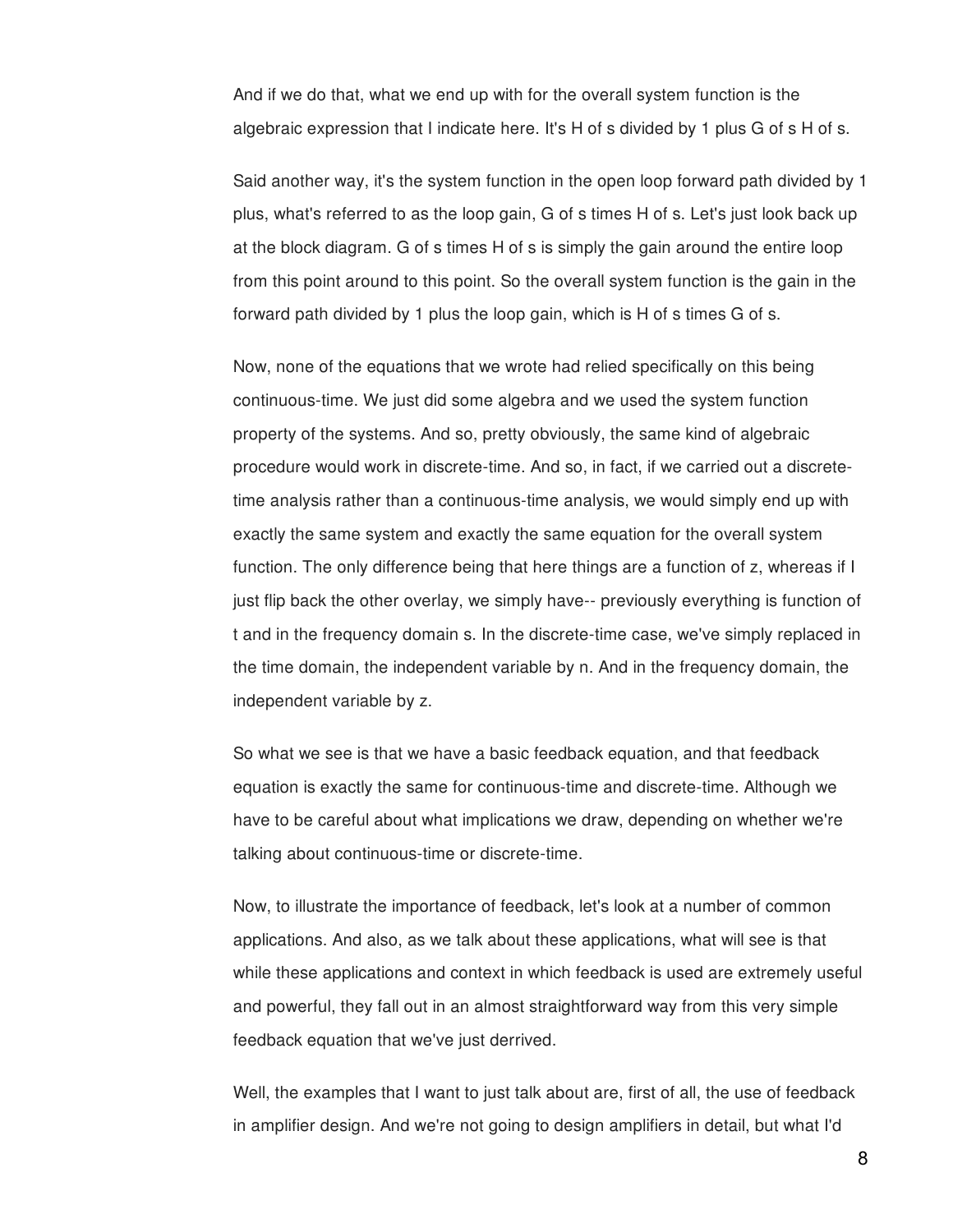like to illustrate is the basic principle behind why feedback is useful in designing amplifiers. In particular, how it plays a role in compensating for a non-constant frequency response. So that's one context that we'll talk about.

A second that I'll indicate is the use of feedback for implementing inverse systems. And the third, which we indicated in the case of the inverted pendulum, is an important context in which feedback is used is in stabilizing unstable systems. And what we want to see is why or how a feedback system or the basic feedback equation, in fact, let's us do each of these various things.

Well, let's begin with amplifier design. And let's suppose that we've built somehow without feedback, an amplifier that is terrific in terms of its gain, but has the problem that whereas we might like the amplifier to have a very flat frequency response, in fact the frequency response of this amplifier is not constant. And what we'd like to do is compensate for that.

Well, it turns out, interestingly, that if we embed the amplifier in a feedback loop where in the feedback path we incorporate an attenuator, then in fact, we can compensate for that non-constant frequency response. Well, let's see how that works out from the feedback equation.

We have the basic feedback equation that we derived. And we want to look at frequency response, so we'll look specifically at the Fourier transform. And of course, the frequency response of the overall system is the frequency response of the Fourier transform of the output divided by the input. Using the feedback equation that we had just arrived, that has, in the numerator, the frequency response in the forward path divided by 1 plus the loop gain, which is H of j omega times k.

And this is the key. Because here, if we choose k times H of j omega to be very large, much larger than 1, then what happens is that these two cancel out. H of j omega here and in the denominator will cancel out as long as this term dominates. And in that case, under that assumption, the overall system function is approximately 1/k.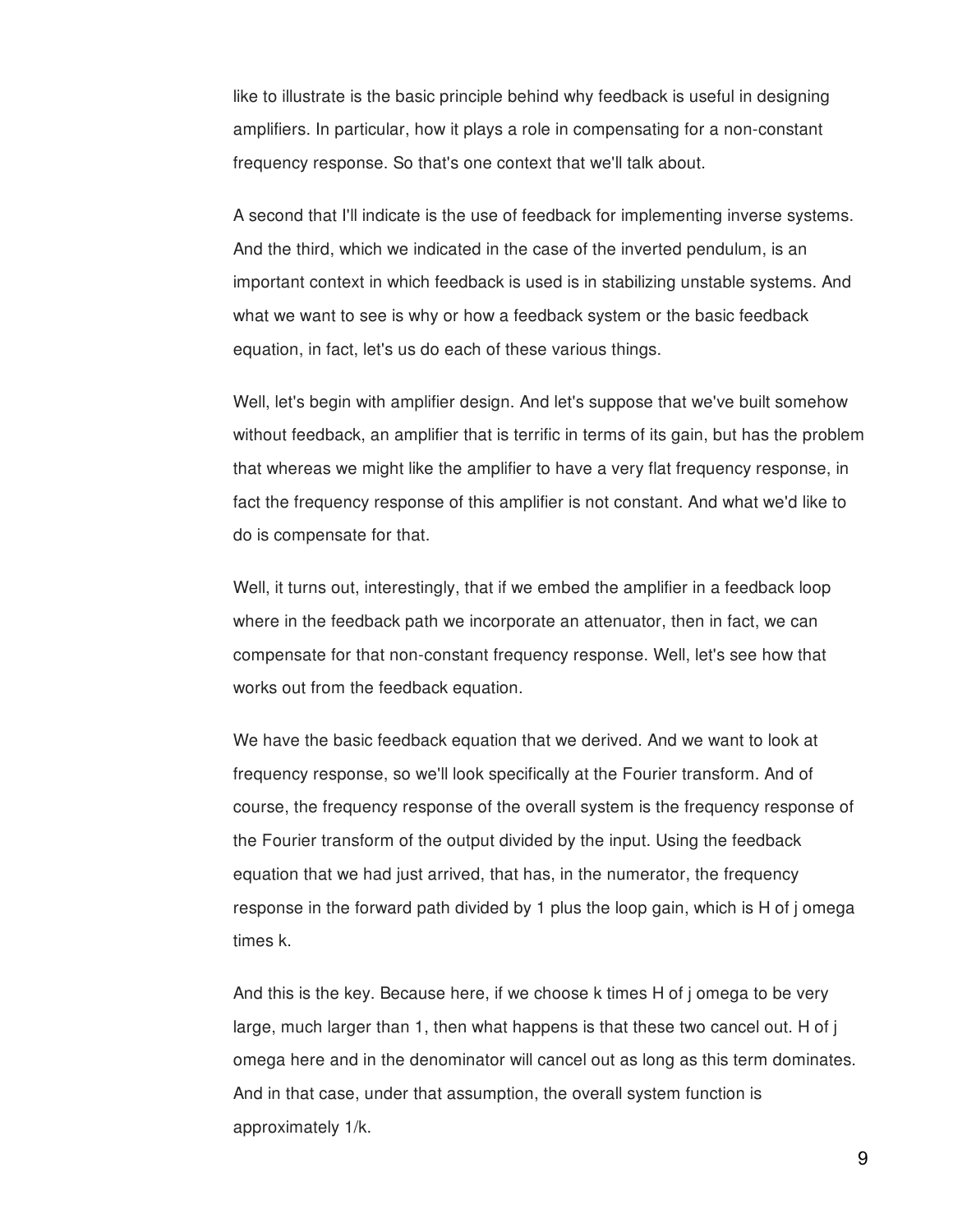Well, if k is constant as a function of frequency, then we somehow magically have ended up with an amplifier that has a flat frequency response.

Well, it seems like we're getting something for nothing. And actually, we're not. There's a price that we pay for that. Because notice the fact that in order to get gain out of the overall system, k must be less than 1. So this has to correspond to attenuator. And we also require that k, which is less than 1, times the gain of the original amplifier, that that product be greater than 1. And the implication of this, without tracking it in detail right now, the implication in this is that whereas we flatten the frequency response, we have in fact paid a price for that. The price that we've paid is that the gain is somewhat reduced from the gain that we had before the feedback. Because k times h must be much larger than 1, but the gain is proportional to 1/k.

Now, one last point to make related to that. One could ask, well, why is it any easier to make k flat with frequency than to build an amplifier with a flat frequency response? The reason is that the gain in the feedback path is an attenuator, not an amplifier. And generally, attenuation with a flat frequency response is much easier to get than gain is. For example, a resistor, which attenuates, would generally have a flatter frequency response than a very high-gain amplifier.

So that's one common example of feedback. And feedback, in fact, is very often used in high-quality amplifier systems. Another very common example in which feedback is used is in implementing inverse systems.

Now, what I mean by that is, suppose that we have a system, which I indicate here, P of s-- input and output. And what we would like to do is implement a system which is the inverse of this system. Namely, has a Laplace transform or system function which is 1 over P of s.

For example, we may have measured a particular system and what we would like to design is a compensator for it. And the question is, by putting this in a feedback loop, can we, in fact, implement the inverse of this system? The answer to that is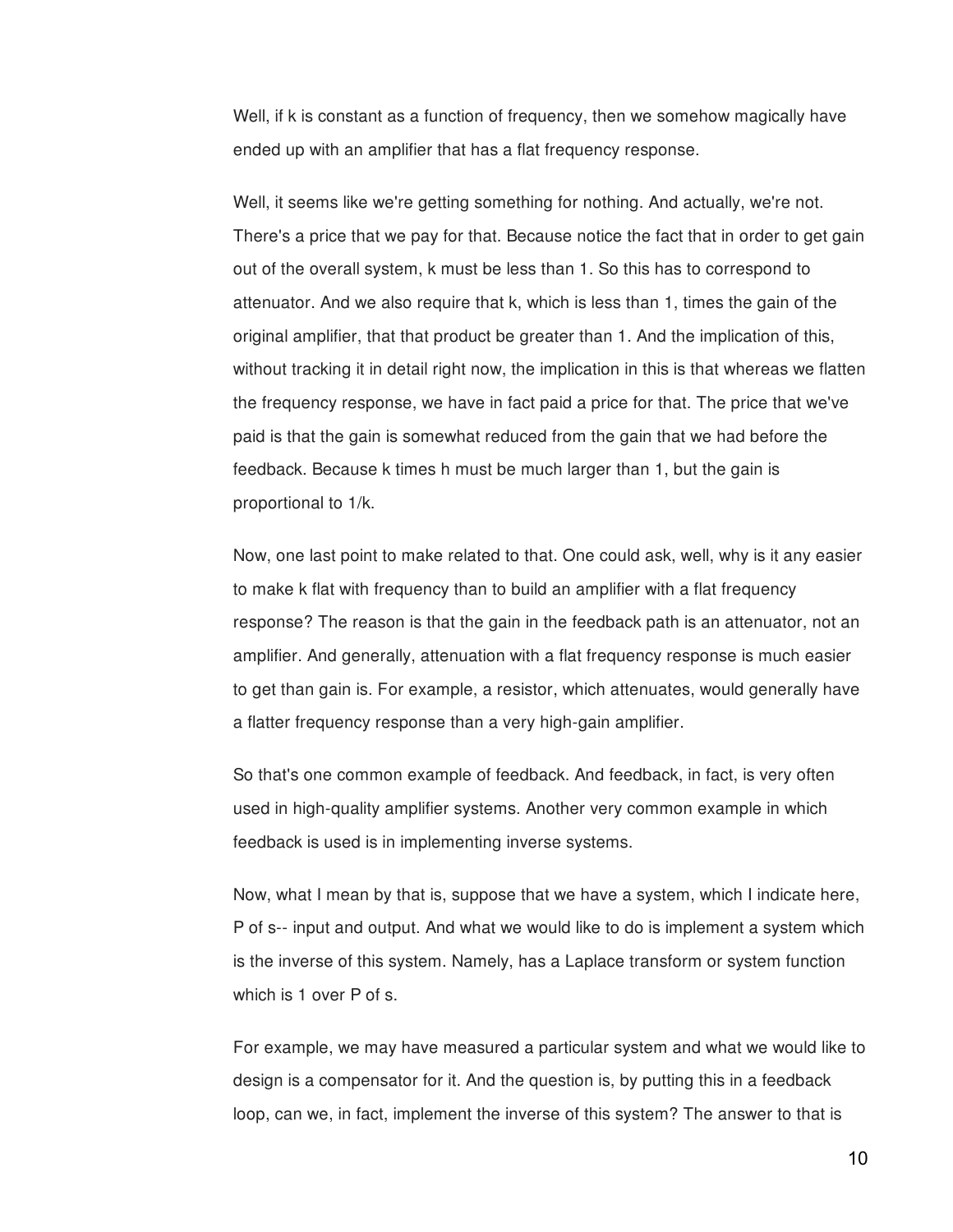yes. And the feedback system, in that case, is as I indicate here.

So here what we choose to do is to put the system whose inverse we're trying to generate in the feedback loop. And in this case, a high-gain in the forward path. Now for this situation, k is, again, a constant. But in fact, it's a high-gain constant.

And now if we look at the feedback equation, then what we see is an equation of this form. And notice that if k times P of s is large compared with one, then this term dominates. The gain in the forward path cancels out. And what we're left with is a system function, which is just 1 over P of s.

And a system of this type is used in a whole variety of contexts. One very common one is in building what are called logarithmic devices or logarithmic amplifiers. Ones in which the input-output characteristic is logarithmic. It's common to do that with a diode that has an exponential characteristic. And using that with feedback-- as feedback around a high-gain operational amplifier.

And by the way, the logarithmic amplifier is nonlinear. What I've said here is linear, or the analysis here was linear. But that example, in fact, suggests something which is true, which is that same basic idea, in fact, can be used often in the context of nonlinear feedback and nonlinear feedback systems.

Well, as a final example, what I'd like to analyze is the context in which we would consider stabilizing unstable systems. And I had indicated that one context in which that arises and which we will be analyzing in the next lecture is the inverted pendulum. And in that situation, or in a situation where we're attempting to stabilize an unstable system, we have now in the forward path a system which is unstable. And in the feedback path, we've put an appropriate system so that the overall system, in fact, is stable.

Now, how can stability arise out of having an initially unstable system? Well, again, if we look at the basic feedback equation, the overall system function is the system function for the forward path divided by 1 plus the loop gain, G of s times H of s. And for stability what we want to examine are the roots of 1 plus G of s times H of s.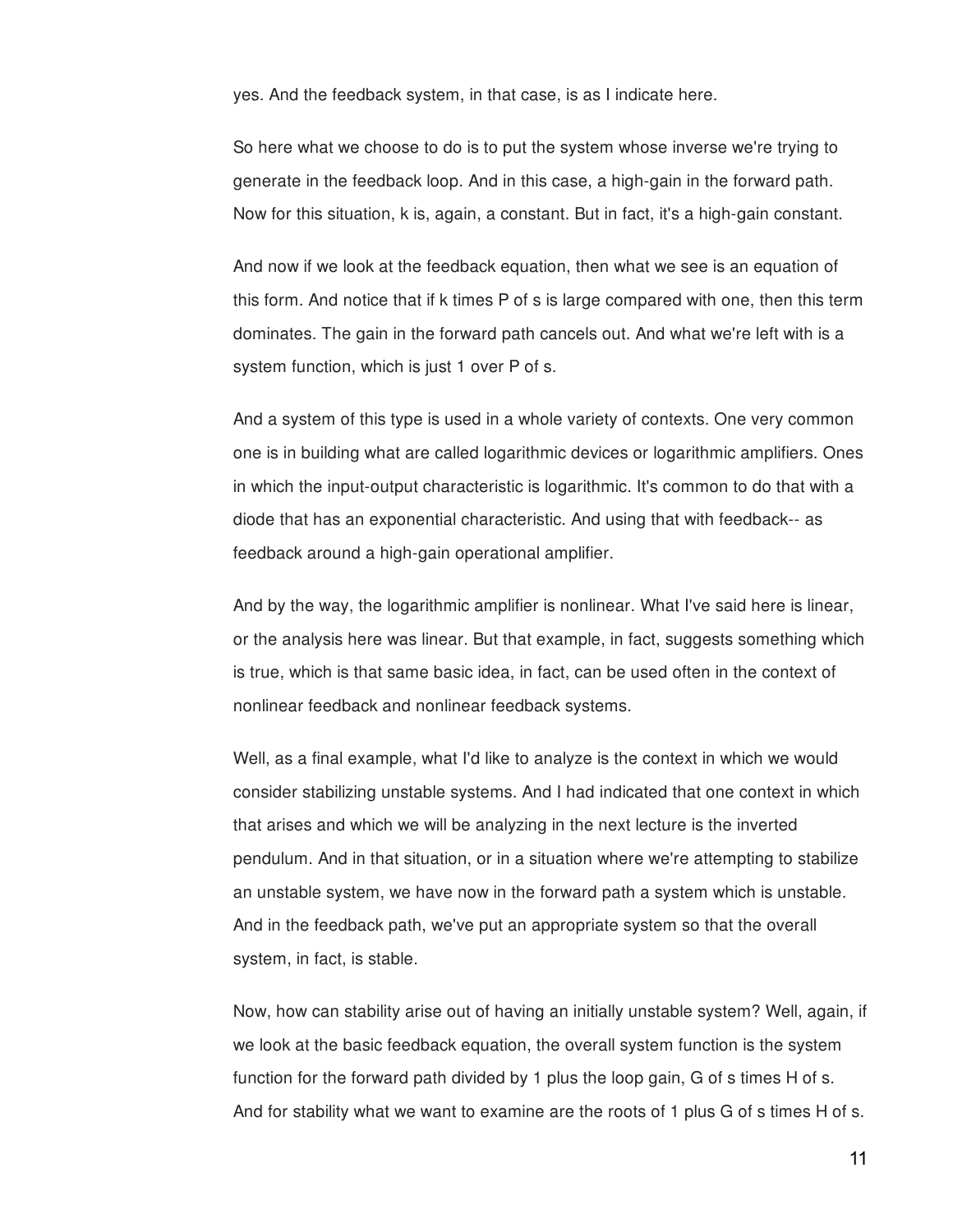And in particular, the poles are the zeroes of that factor. And as long as we choose G of s, so that the poles of this term-- I'm sorry, so that the zeroes of this term are in the left half of the s-plane, then what we'll end up with is stability.

So stability is dependent not just on h of s for the closed-loop system, but on 1 plus G of s times H of s. And this kind of notion is used in lots of situations. I indicated the inverted pendulum. Another very common example is in some very highperformance aircraft where the basic aircraft system is an unstable system. But in fact, it's stabilized by putting the right kind of feedback dynamics around it. And those feedback dynamics might, in fact, involve the pilot as well.

Now, for the system that we just talked about, the stability was described in terms of a continuous-time system. And the stability condition that we end up with, of course, relates to the zeroes of this denominator term. And we require for stability that the real parts of the associated roots be in the left half of the s-plane.

Exactly the same kind of analysis, in terms of stability, applies in discrete-time. That is, in discrete-time, as we saw previously, the basic discrete-time feedback system is exactly the same, except that the independent variable is now an integer variable rather than a continuous variable. The feedback equation is exactly the same.

So to analyze stability of the feedback system, we would want to look at the zeroes of 1 plus G of z times H of z. So again, it's those zeroes that affect stability. And the principal difference between the continuous-time and discrete-time cases is the fact that the stability condition in discrete-time is different than it is in continuous-time. Namely, in continuous-time, we care for stability about poles of the overall system being in the left half of the s-plane or the right half of the s-plane.

In discrete-time, what we care about is whether the poles are inside or outside the unit circle. So in the discrete-time case, what we would impose for stability is that the zeroes have a magnitude which is less than 1. So the basic analysis is the same, but the details of the stability condition, of course, are different.

Now, what I've just indicated is that feedback can be used to stabilize an unstable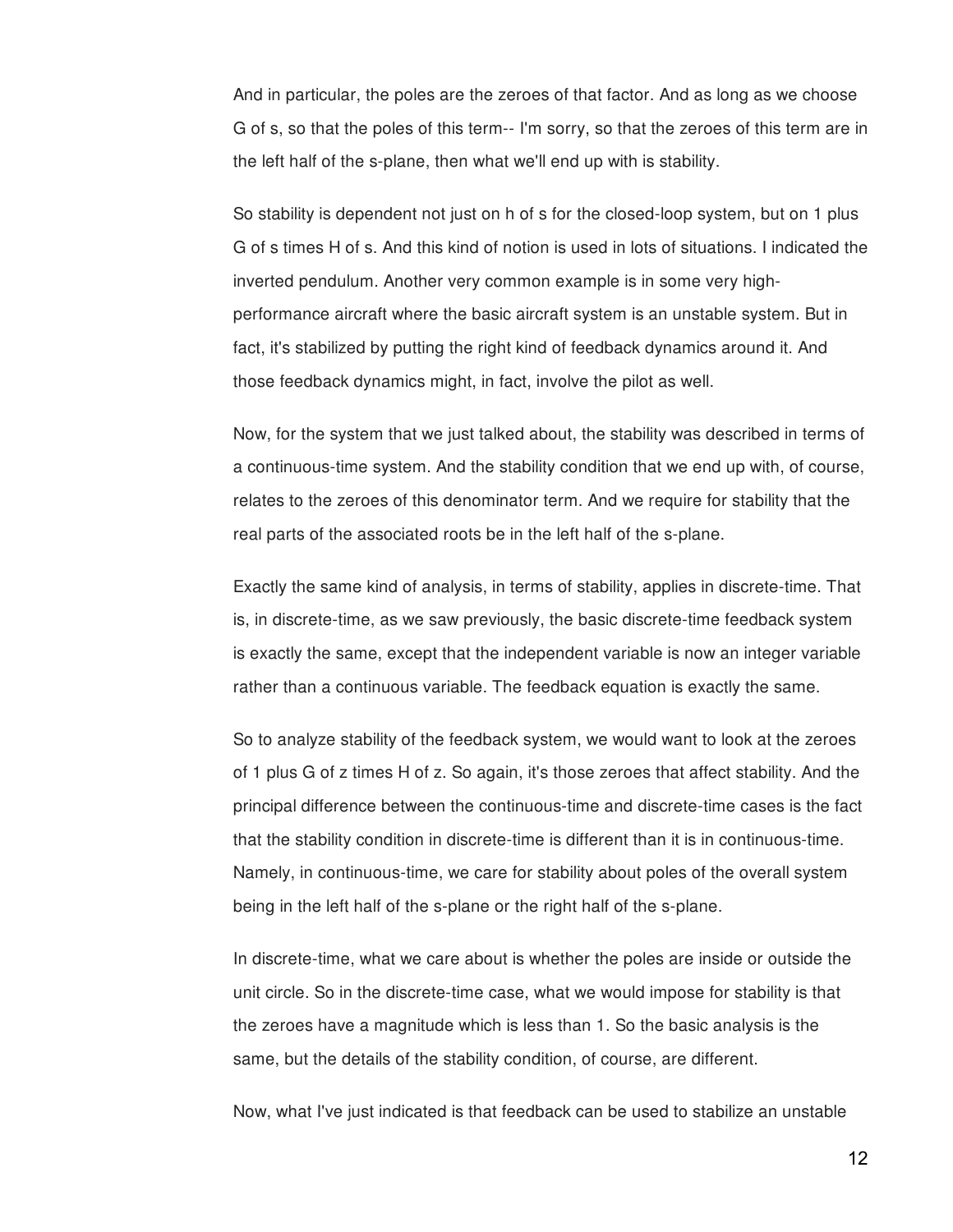system. And as you can imagine there's the other side of the coin. Namely, if you start with a stable system and put feedback around it, if you're not careful what can happen, in fact, is that you can destabilize the system. So there's always the potential hazard, unless it's something you want to have happen, that feedback around what used to be a stable system now generates a system which is unstable.

And there are lots of examples of that. One very common example is in audio systems. And this is probably an example that you're somewhat familiar with. Basically, an audio system, if you have the speaker and the microphone in any kind of proximity to each other is, in fact, a feedback system.

Well, first of all, the audio input to the microphone consists of the external audio inputs, and the external audio inputs might, for example, be my voice. It might be the room noise. And in fact, as we'll illustrate shortly if I'm not careful, might in fact be the output from a speaker, which represents feedback.

That audio, of course, after appropriate amplification drives a speaker. And if, in fact, the speaker is, let's say has any proximity to the microphone, then there can be a certain amount of the output of the speaker that feeds back around and is fed back into the microphone.

Now, the system function associated with the feedback I indicate here as a constant times e to the minus s times capital T. The e to the minus s times capital T represents the fact that there is, in general, some delay between the time delay between the speaker output and the input that it generates to the microphone. The reason for that delay of course, being that there may be some distance between the speaker and the microphone. And then the constant K2 that I have in the feedback path represents the fact that between the speaker and the microphone, there may be some attenuation.

So if I have, for example, a speaker as I happen to have here, and I were to have that speaker putting out what in fact I'm putting into the microphone, or the output of the microphone, then what we have is a feedback path. And the feedback path is from the microphone, through the speaker, out of the speaker, back into the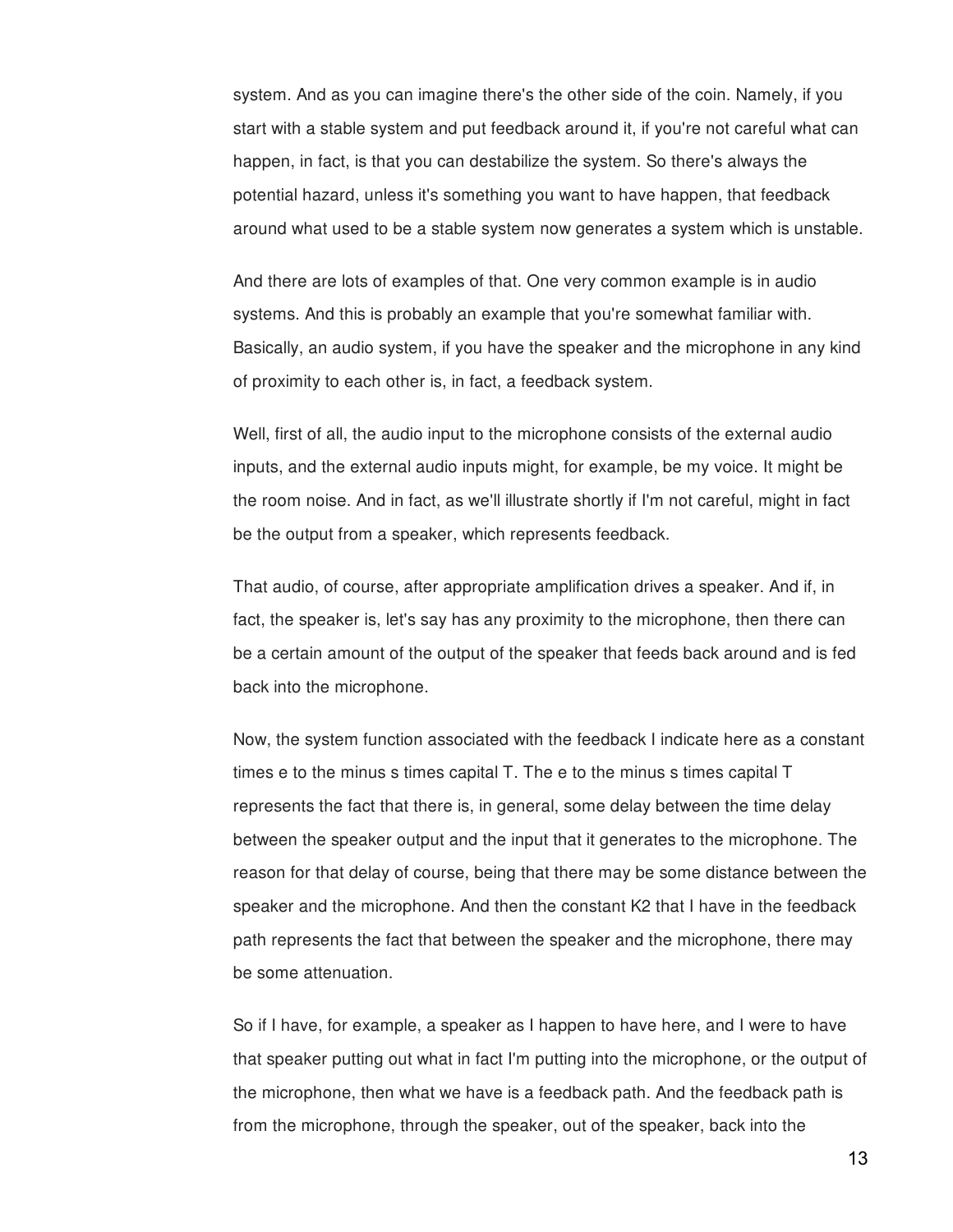microphone. And the feedback path is from here to the microphone. And the characteristics or frequency response or system function is associated with the characteristics of propagation or transmission.

If I were to move closer to the speaker and I, by the way, don't have the speaker on right now. And I'm sure you all understand why. If I move closer, then the constant K2 gets what? Gets larger. And if I move further away the constant K2 gets smaller.

Well, let's look at an analysis of this and see what it is, or why it is, that in fact we get an instability in terms-- or that an instability is predicted by the basic feedback equation.

Now, notice first of all, that we're talking about positive feedback here. And just simply substituting the appropriate system functions into our basic feedback equation, we have an equation that says that the overall system function is given by the forward gain, which is the gain of the amplifier between the microphone and the speaker, divided by 1 minus-- and the minus because we have positive feedback- the overall loop gain, which is K1, K2, e to the minus s capital T. And these two gains, K1 and K2 are assumed to be positive, and generally are positive.

So in order for us to-- well, if we want to look at the poles of the system, then we want to look at the zeroes of this denominator. And the zeroes of this denominator occur at values of s such that e to the minus s capital T is equal to 1 over K1 times K2. And equivalently that says that the poles of the closed loop system occur at 1 over capital T, and capital T is related to the time delay. 1 over capital T times the log to the base e of K1 times K2.

Well, for stability we want these poles to all be in the left half of the s-plane. And what that means then is that for stability what we require is that K1 times K2 be less than 1. In other words, we require that the overall loop gain be less-- the magnitude of the loop gain be less than 1. If it's not, then what we generate is an instability.

And just to illustrate that, let's turn the speaker on. And what we'll demonstrate is feedback. Right now the system is stable. And I'm being careful to keep my distance